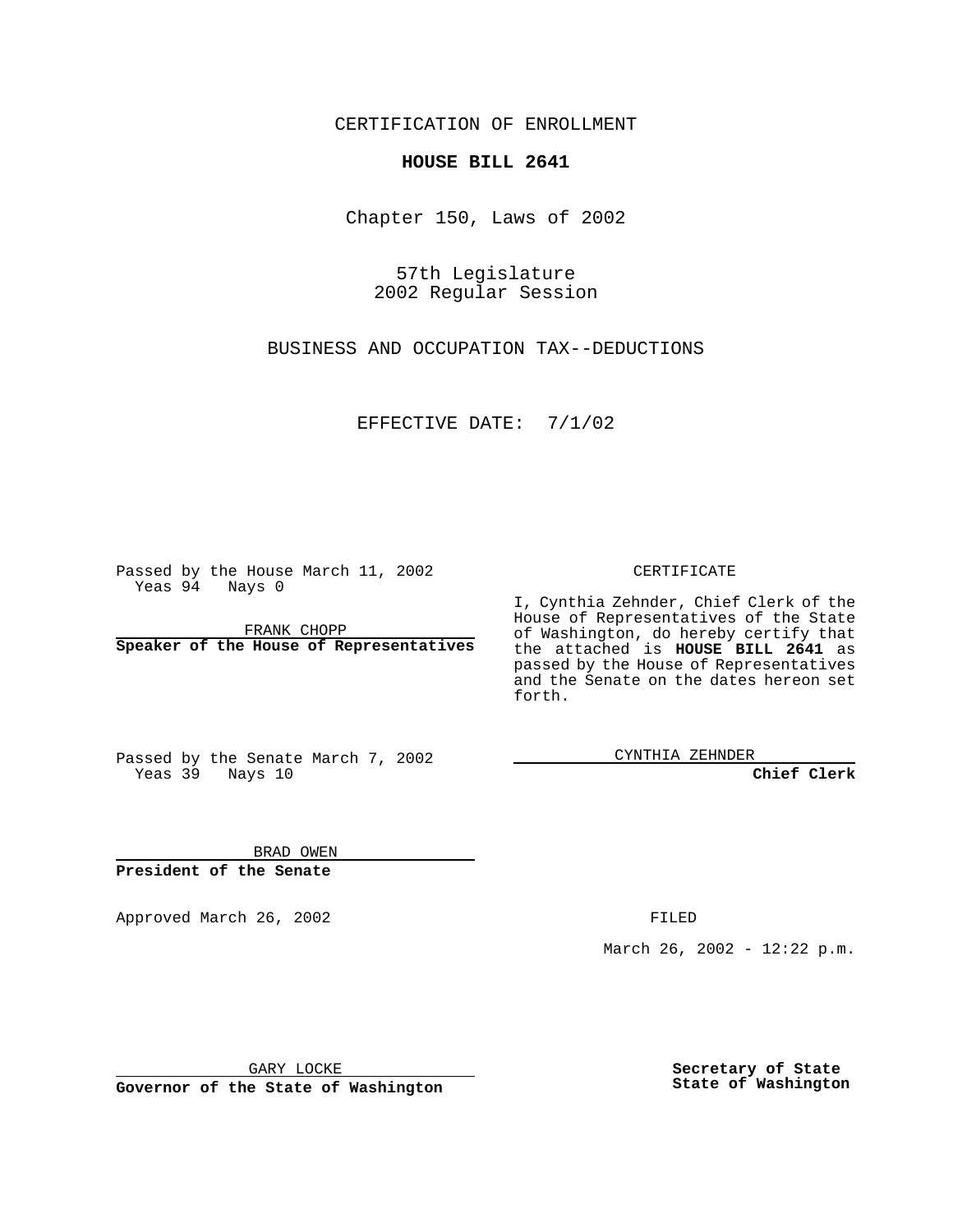## **HOUSE BILL 2641** \_\_\_\_\_\_\_\_\_\_\_\_\_\_\_\_\_\_\_\_\_\_\_\_\_\_\_\_\_\_\_\_\_\_\_\_\_\_\_\_\_\_\_\_\_\_\_

\_\_\_\_\_\_\_\_\_\_\_\_\_\_\_\_\_\_\_\_\_\_\_\_\_\_\_\_\_\_\_\_\_\_\_\_\_\_\_\_\_\_\_\_\_\_\_

## AS AMENDED BY THE SENATE

Passed Legislature - 2002 Regular Session

## **State of Washington 57th Legislature 2002 Regular Session**

**By** Representatives Gombosky, Cairnes, Kessler, Morris, Berkey, Edwards, Kenney, Linville, Ogden and Conway; by request of Governor Locke

Read first time 01/23/2002. Referred to Committee on Finance.

 AN ACT Relating to implementing the recommendations of the investment income tax deduction task force for the business and occupation tax; amending RCW 82.04.4281; creating a new section; and providing an effective date.

BE IT ENACTED BY THE LEGISLATURE OF THE STATE OF WASHINGTON:

 NEW SECTION. **Sec. 1.** The legislature finds that the application of the business and occupation tax deductions provided in RCW 82.04.4281 for investment income of persons deemed to be "other financial businesses" has been the subject of uncertainty, and therefore, disagreement and litigation between taxpayers and the state. The legislature further finds that the decision of the state supreme 12 court in Simpson Investment Co. v. Department of Revenue could lead to a restrictive, narrow interpretation of the deductibility of investment income for business and occupation tax purposes. As a result, the legislature directed the department of revenue to work with affected businesses to develop a revision of the statute that would provide certainty and stability for taxpayers and the state. The legislature intends, by adopting this recommended revision of the statute, to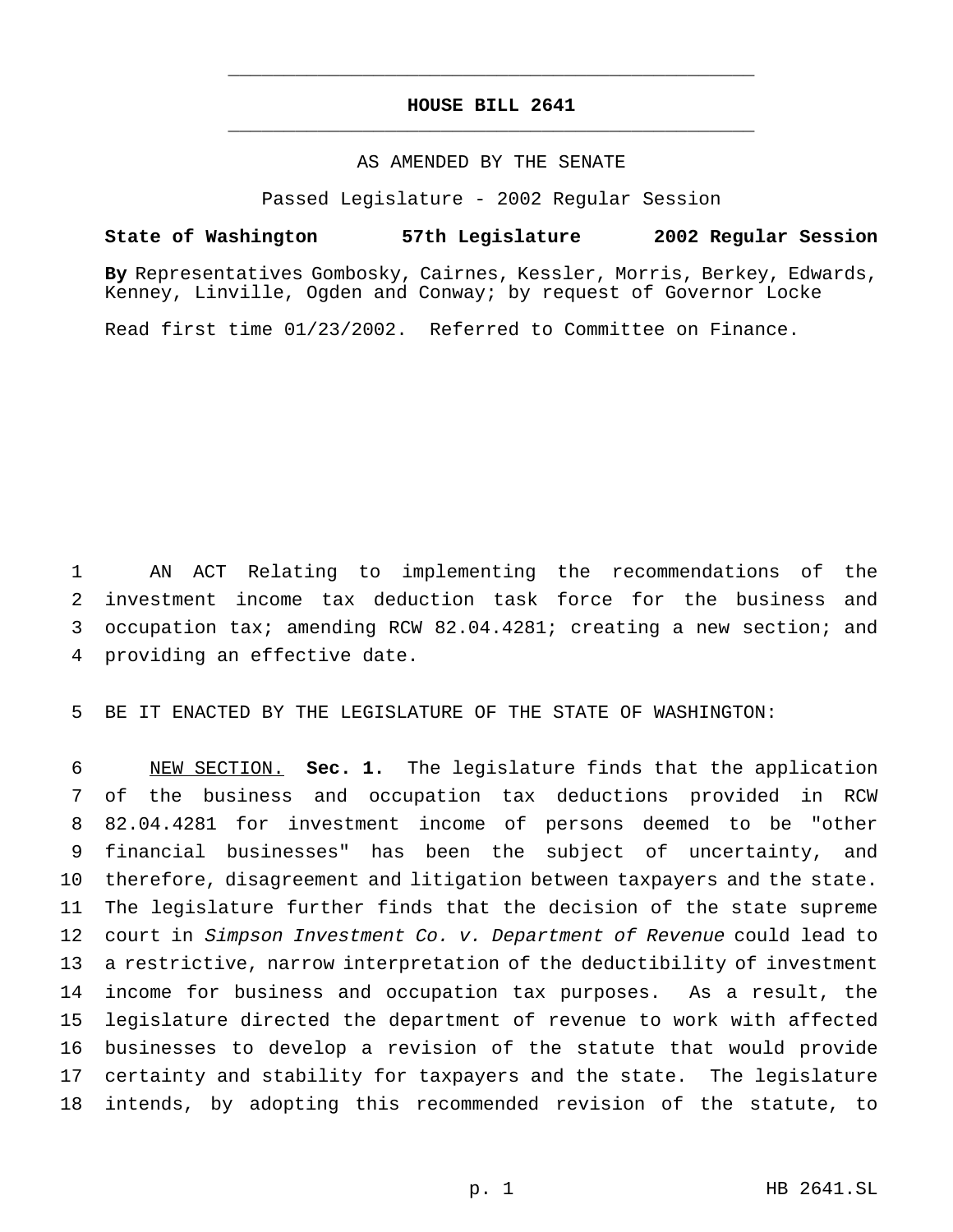1 provide a positive environment for capital investment in this state, 2 while continuing to treat similarly situated taxpayers fairly.

3 **Sec. 2.** RCW 82.04.4281 and 1980 c 37 s 2 are each amended to read 4 as follows:

5 (1) In computing tax there may be deducted from the measure of tax: 6 (a) Amounts derived ((by persons, other than those engaging in 7 banking, loan, security, or other financial businesses,)) from 8 investments (( $or$  the use of money as such, and also));

9 (b) Amounts derived as dividends or distributions from capital 10 account by a parent from its subsidiary ((corporations)) entities; and 11 (c) Amounts derived from interest on loans between subsidiary 12 entities and a parent entity or between subsidiaries of a common parent 13 entity, but only if the total investment and loan income is less than 14 five percent of gross receipts of the business annually.

15 (2) The following are not deductible under subsection (1)(a) of 16 this section:

17 (a) Amounts received from loans, except as provided in subsection 18 (1)(c) of this section, or the extension of credit to another, 19 revolving credit arrangements, installment sales, the acceptance of 20 payment over time for goods or services, or any of the foregoing that 21 have been transferred by the originator of the same to an affiliate of 22 the transferor; or

- 23 (b) Amounts received by a banking, lending, or security business. 24 (3) The definitions in this subsection apply only to this section. 25 (a) "Banking business" means a person engaging in business as a 26 national or state-chartered bank, a mutual savings bank, a savings and 27 loan association, a trust company, an alien bank, a foreign bank, a 28 credit union, a stock savings bank, or a similar entity that is 29 chartered under Title 30, 31, 32, or 33 RCW, or organized under Title
- 30 12 U.S.C.

31 (b) "Lending business" means a person engaged in the business of 32 making secured or unsecured loans of money, or extending credit, and 33 (i) more than one-half of the person's gross income is earned from such 34 activities and (ii) more than one-half of the person's total 35 expenditures are incurred in support of such activities.

36 (c) The terms "loan" and "extension of credit" do not include 37 ownership of or trading in publicly traded debt instruments, or 38 substantially equivalent instruments offered in a private placement.